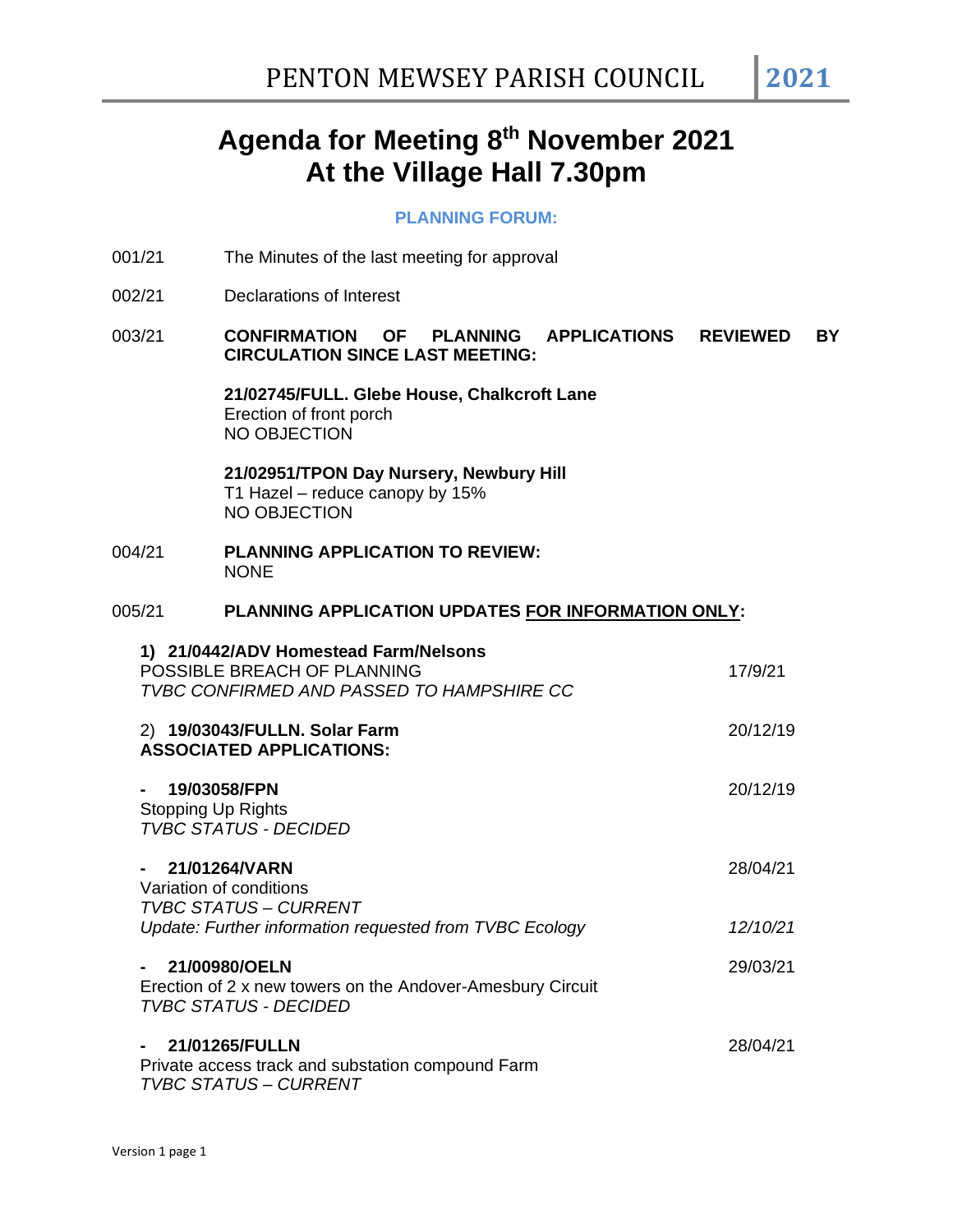*Update: Amended Ecology statement submitted 14/10/21*

## **- 21/03016/SCRN** 13/10/21

Is seeking a Screening Option from LPA to determine if 21/00980/ OELN would require Environmental Impact Assessment (EIA) (Public consultations are not held)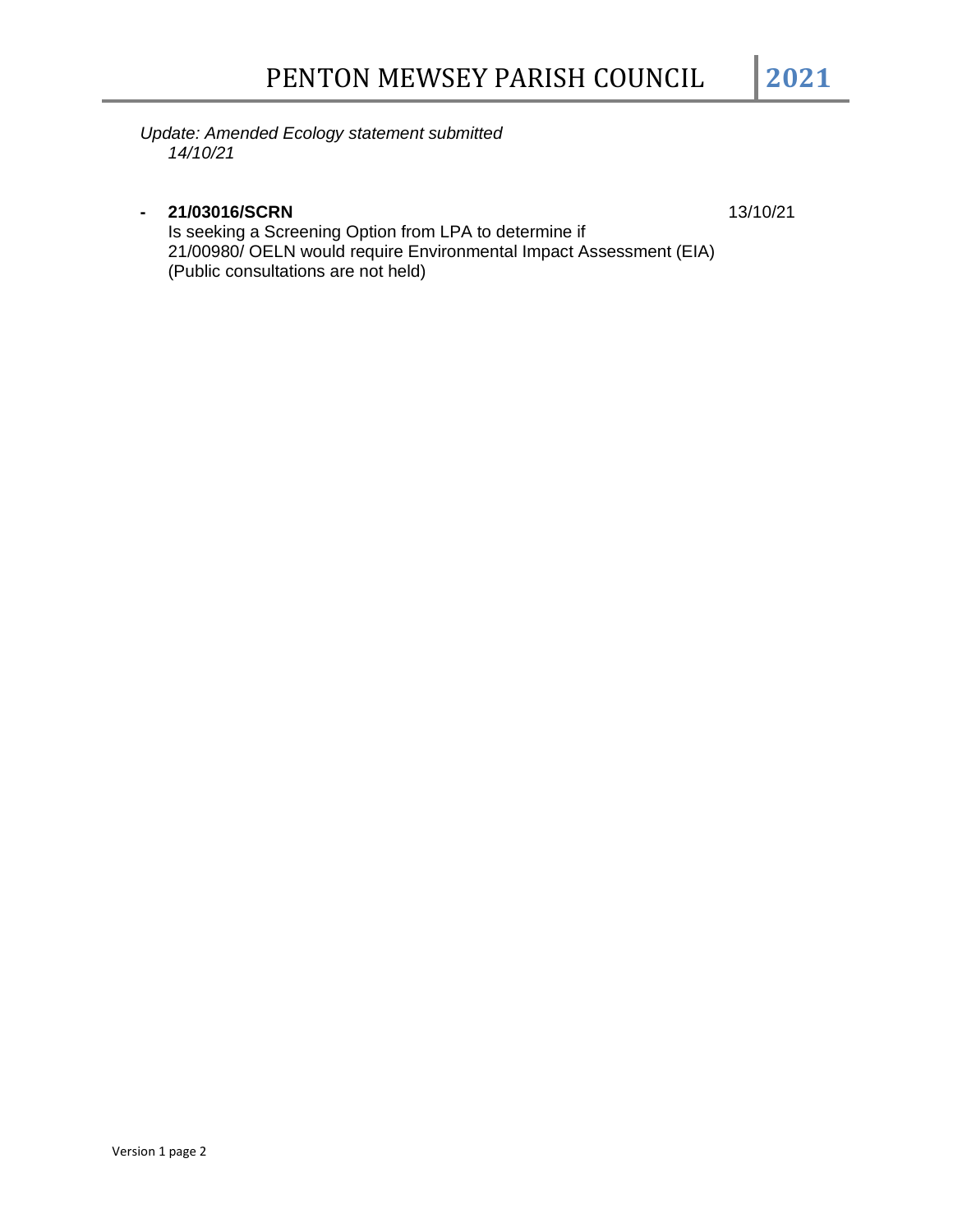## **PARISH COUNCIL MEETING:**

| 075/21                           |  | Declaration of Office – Stephen Millen                                                                                                          |                     |  |
|----------------------------------|--|-------------------------------------------------------------------------------------------------------------------------------------------------|---------------------|--|
| 076/21                           |  | Chairman's Remarks & Requests for Absences.                                                                                                     |                     |  |
| 077//21                          |  | Minutes of the last meeting for approval                                                                                                        |                     |  |
| 078/21                           |  | Declarations of Interest.                                                                                                                       |                     |  |
| 079/21                           |  | <b>Welcome to Cllr Donnelly</b><br>Items for discussion:                                                                                        |                     |  |
|                                  |  | <b>Parliamentary Boundary Commission Consultation</b><br>Cllr Donnelly to discuss with his parishes over next weeks.<br><b>STATUS - ONGOING</b> | 23/07/21            |  |
|                                  |  | Damage to verge and drains at pond. Reported to Cllr Donnelly<br><b>STATUS - ONGOING</b>                                                        | 01/06/21            |  |
|                                  |  | Speeding in Penton Mewsey. Email to Cllr Humby/Donnelly<br><b>STATUS - ONGOING</b>                                                              | 21/08/21            |  |
|                                  |  | Road noise experienced by Penton Corner residents.                                                                                              | Last meeting action |  |
| 080/21                           |  | <b>ITEMS REPORTED TO COUNCIL / ACTIONS OPEN:</b><br>None to review this meeting                                                                 |                     |  |
| 081/21                           |  | <b>ITEMS FOR DISCUSSION AND/OR CONSIDERATION:</b>                                                                                               |                     |  |
| 081/21a                          |  | Draft letter for Secretary of State regarding Solar Farm amendments                                                                             |                     |  |
| 081/21b                          |  | Approval of Diversion and Extinguished footpath routes (circulated previously to<br>all council to review).                                     |                     |  |
| 081/21c                          |  | Review of Notice Board investigation and decision to purchase                                                                                   |                     |  |
| 081/21d                          |  | Is a Christmas Get together a good idea – if so where and when                                                                                  |                     |  |
| 081/21e                          |  | Request to purchase 4 History Books – for spare copies to be held by Clerk                                                                      |                     |  |
| 082/21                           |  | <b>COUNCILLOR REPORTS:</b>                                                                                                                      |                     |  |
| To be submitted prior to meeting |  |                                                                                                                                                 |                     |  |

- 083/21 **CLERK REPORT:**
- 084/21 **FINANCIALS:**